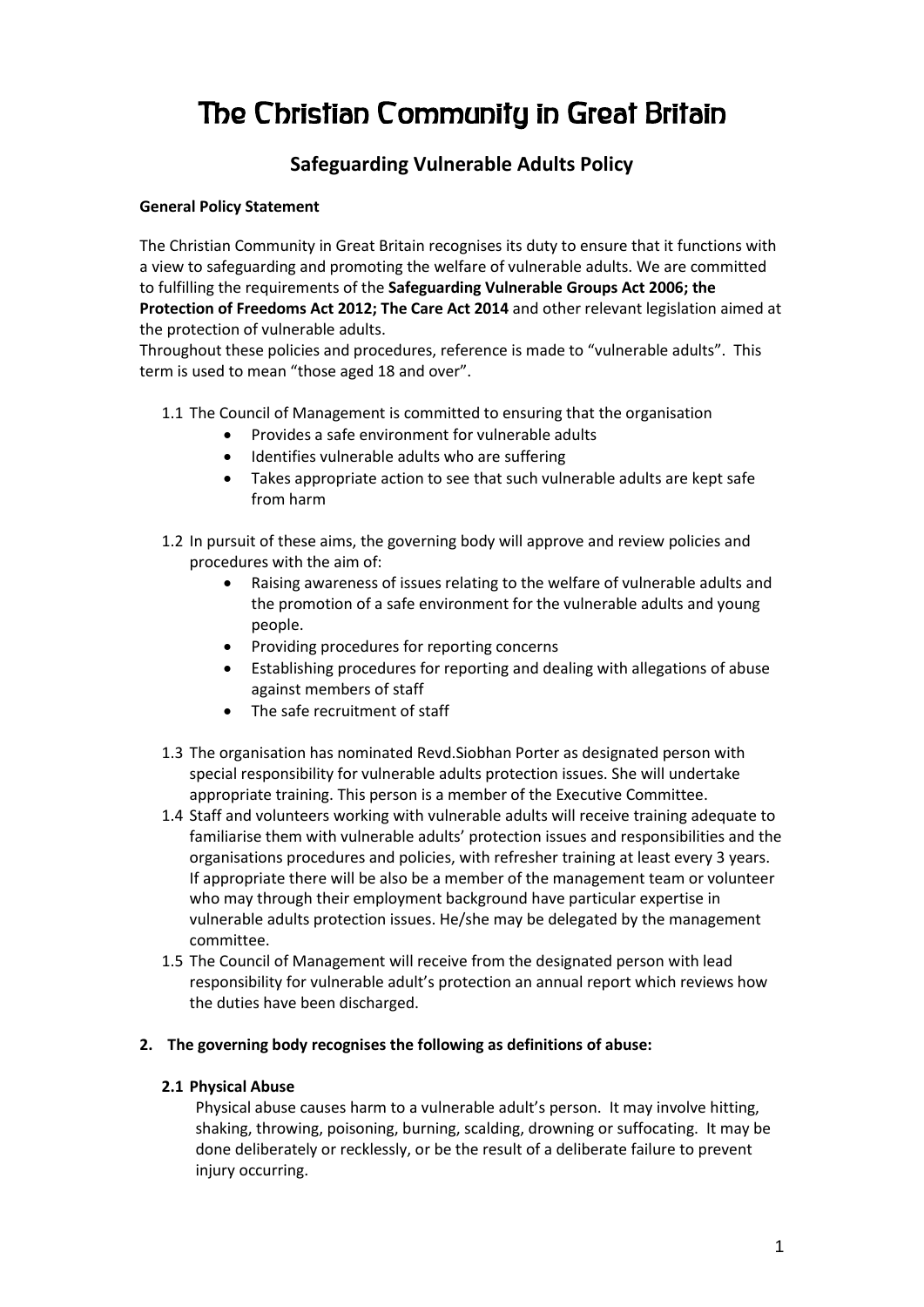#### 2.3 **Neglect**

Neglect is the persistent or severe failure to meet a vulnerable adult's basic physical and/or psychological needs. It will result in serious impairment of the vulnerable adult's health or development.

#### **2.4 Sexual Abuse**

Sexual abuse involves a vulnerable adults or young person being forced or coerced into participating in or watching sexual activity. It is not necessary for the vulnerable adults to be aware that the activity is sexual and the apparent consent of the vulnerable adults is irrelevant.

#### 2.5 **Emotional Abuse**

Emotional abuse occurs where there is persistent emotional ill treatment or rejection. It causes severe and adverse effects on the vulnerable adult's or young person's behaviour and emotional development, resulting in low self worth. Some level of emotional abuse is present in all forms of abuse.

#### 2.6 **Domestic Abuse**

Domestic abuse may be emotional or physical and occurs in the home from one or more members of the household towards others in the household.

#### **3. 'Relevant conduct' under the Safeguarding Vulnerable Groups Act 2006**

- 3.1 In addition, the governing body accepts the following definitions of relevant conduct under Schedule 3 of the Safeguarding of Vulnerable Groups Act 2006 in relation to the barring of those who pose of a risk of harm to vulnerable adults. A relevant conduct is a conduct which must be referred to the DBS and which could lead to a barring decision. It includes any:
	- conduct which endangers a child or vulnerable adult or is likely to endanger a child or vulnerable adult
	- conduct which if repeated against or in relation to a child or vulnerable adult would endanger that child or vulnerable adult
	- conduct involving sexual material relating to children (including possession of such material)
	- conduct involving sexually explicit images depicting violence against human beings
	- conduct of a sexual nature involving a child or vulnerable adult (or in the case of a vulnerable adult - an act that is considered inappropriate)

## **4. Protecting vulnerable adults under the Protection of Freedoms Act 20124.1**

The Protection of Freedoms Act 2012, Chapter 5 defines a vulnerable adult as a person aged 18 and over who is in receipt of any of the following services –

- a. health care from a regulated health care professional provided by, or under the direction or supervision of a regulated health care professional
- b. Personal care for adults involving hands-on physical assistance with washing and dressing, eating, drinking and toileting; prompting and supervising an adult with any of these tasks because of their age, illness or disability; or teaching someone to do one of these task
- c. Assistance with social care provision by a social care worker of social work which is required in connection with any health services or social services
- d. Assistance with paying bills, shopping because of age, illness or disability arranged via 3rd party
- e. Help with conducting own affairs under a formal appointment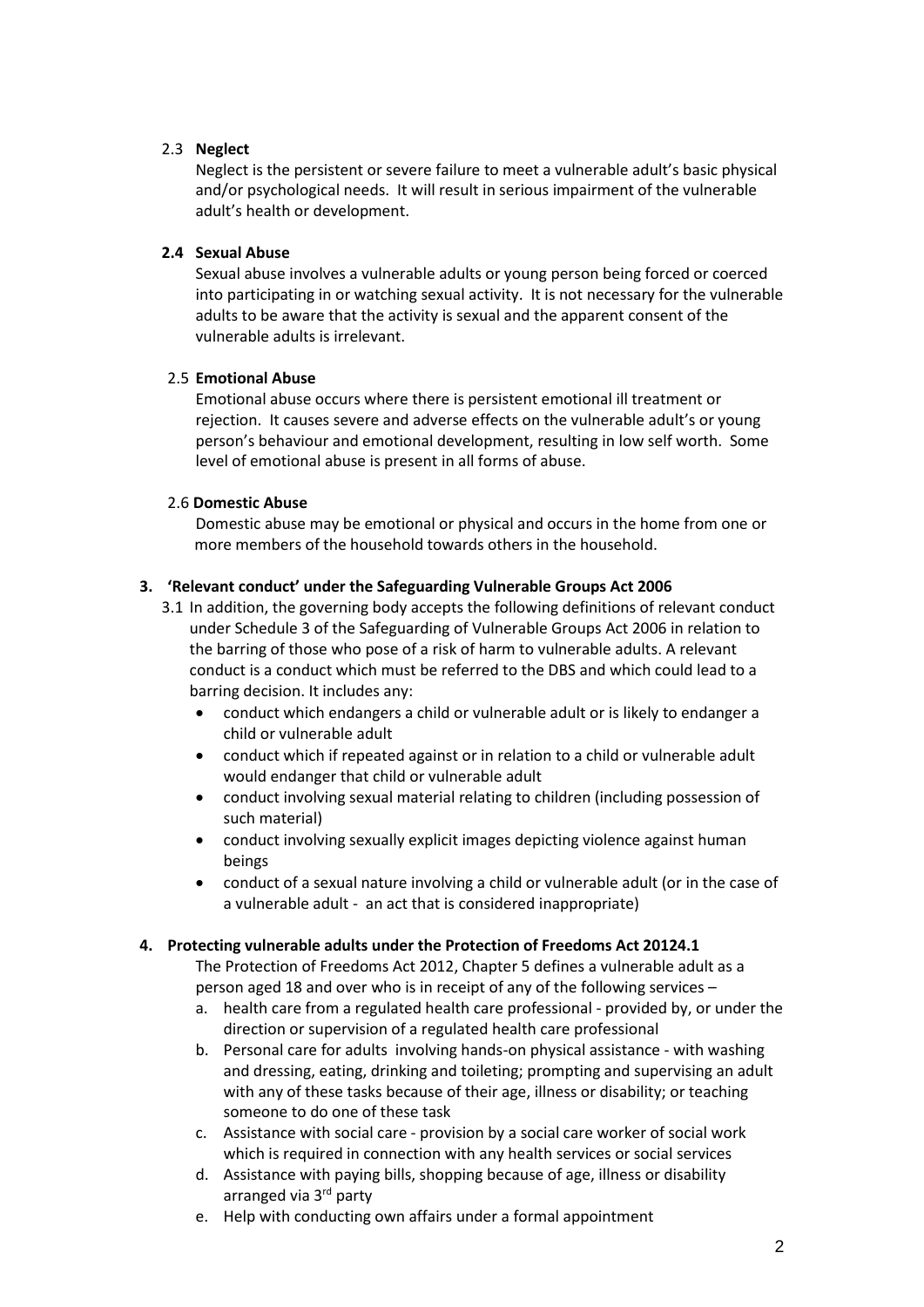f. Being conveyed for reasons of age, illness or disability to a place where they will receive health care, personal care or social work arranged by a third party

#### **4.1 Regulated Activity with Vulnerable Adults under the Protection of Freedoms Act 2012**

- a. Anyone providing a vulnerable adult with any of the above services in paragraph D 1 is considered to be undertaking a regulated activity under the Protection of Freedoms Act 2012 and must therefore have an Enhanced Disclosure and Barring Service check in order to perform the role.
- b. Note that the specified establishment (a care home) has been removed by the protection of Freedoms Act. The focus is now on activities needed by the vulnerable adult, not where the activity takes place.
- c. An individual only needs to engage in the activities listed above once to be carrying out regulated activity relating to adults.
- d. The definition focuses on those activities which are required by any adult at any given point, this means that an adult is considered vulnerable at the point of receiving them and may not be a vulnerable adult once the service ceases.
- e. Note that a person whose role includes the day-to-day management or supervision of any person engaging in regulated activity, is also in regulated activity even if they are not directly involved in providing the service.
- f. Note also that regulated activity relating to adults excludes any activity carried out in the course of family relationships, and personal, non-commercial relationships.

# **5. Person with lead responsibility for protection of vulnerable adults**

- The designated person with lead responsibility for vulnerable adults protection issues is Revd. Siobhan Porter. He/she has a key duty to take lead responsibility for raising awareness within the organisation of issues relating to the welfare of vulnerable adults and young people, and the promotion of a safe environment for the vulnerable adults and young people.
- 5.1 He/she is responsible for ensuring that Priests are informed that the position meets the requirements in respect of exempted questions under the Rehabilitation of Offenders Act 1974. All Priests will be asked to obtain a DBS check at the start of their work in the UK. This record includes details of cautions, reprimands or final warnings as well as convictions. A criminal record will not automatically bar a person from successfully taking up this post".
- 5.2 He/she has received appropriate training and should keep up to date with developments in vulnerable adults protection issues. He/she will also have responsibility for making new staff and volunteers aware of the existing vulnerable adults' protection policy.
- 5.3 He/she will be the main contact point for vulnerable adults' Protection issues and will have contact details for relevant organisations available for employees and volunteers. This list will usually include contact details of relevant individuals and the local police.

## 6. **Dealing with Disclosure of Abuse and Procedure for Reporting Concerns**

- 6.1 If a vulnerable adult or young person tells a member of staff about possible abuse:
	- a) Listen carefully and stay calm.
	- b) Do not interview the vulnerable adult, but question normally and without pressure, in order to be sure that you understand what the vulnerable adults is telling you.
	- c) Do not put words into the vulnerable adult's mouth.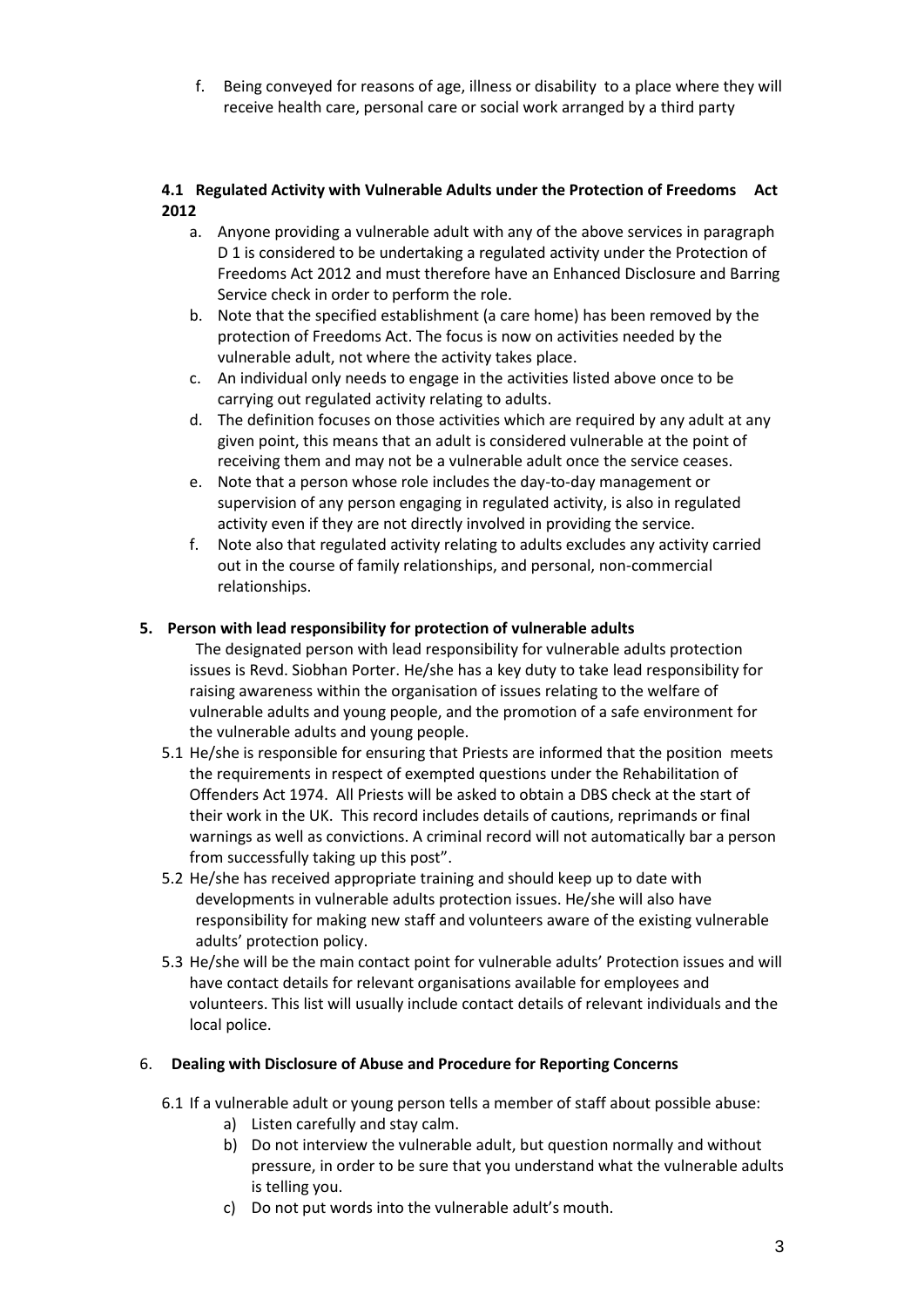- d) Reassure the vulnerable adult that by telling you, they have done the right thing.
- e) Inform the vulnerable adult that you must pass the information on, but that only those that need to know about it will be told. Inform them of to whom you will report the matter.
- f) Note the main points carefully.
- g) Make a detailed note of the date, time, place, what the vulnerable adult said, did and your questions etc.
- h) Staff should not investigate concerns or allegations themselves, but should report them immediately to the Designated Person.

#### **Reporting Allegations of Abuse**

- 6.1 The procedures apply to all staff, whether trustees, administrative, management or Priests as well as to volunteers. The word "staff" is used for ease of description.
- 6.2 Because of their frequent contact with vulnerable adults, staff may have allegations of abuse made against them. The Christian Community recognises that an allegation of abuse made against a member of staff may be made for a variety of reasons and that the facts of the allegation may or may not be true. It is imperative that those dealing with an allegation maintain an open mind and that the investigations are thorough and not subject to delay.

#### **7. Duty to refer to the DBS**

- 7.1 The Safeguarding of Vulnerable Groups Act 2006 also makes it mandatory to refer anyone known to pose a threat of harm to a child or vulnerable people to the DBS. The designated person responsible for safeguarding must not knowingly employ anyone who poses a risk of harm to children or vulnerable adults, this includes anyone who is believed to have committed a relevant conduct while on the job or who has a record of such conduct.
- 7.2 The organisation has a legal duty to refer a Priest or Volunteer who poses a risk of harm to children or vulnerable adults to the DBS, failure to do so can result in a fine and/or up to 5 years imprisonment. There must be sufficient and solid evidence that the employee or volunteer poses a risk of harm before they can be referred to the DBS. The DBS will not consider evidence based on rumour or unsubstantiated reports. The employer should also inform the police and other relevant authorities if they believe a relevant conduct has occurred.
- 7.3 Referral forms can be downloaded from the DBS's website [www.homeoffice.gov.uk/dbs](http://www.homeoffice.gov.uk/dbs)

#### **8. The DBS's barring process**

- 8.1 Whenever new relevant information (such as a conviction or caution) becomes known, the information will be sent to the DBS. The DBS will consider this information, together with other information known on the individual, and decide whether it indicates that the individual poses a risk of harm to vulnerable groups. If so, the DBS will commence its barring process and the DBS will issue a disclosure certificate to the applicant with the barring information.
- 8.2 The applicant should be advised by the designated member of staff to make a representation to the DBS regarding the barring information. The DBS will assess the barring information and representation and decide whether to bar the applicant. If